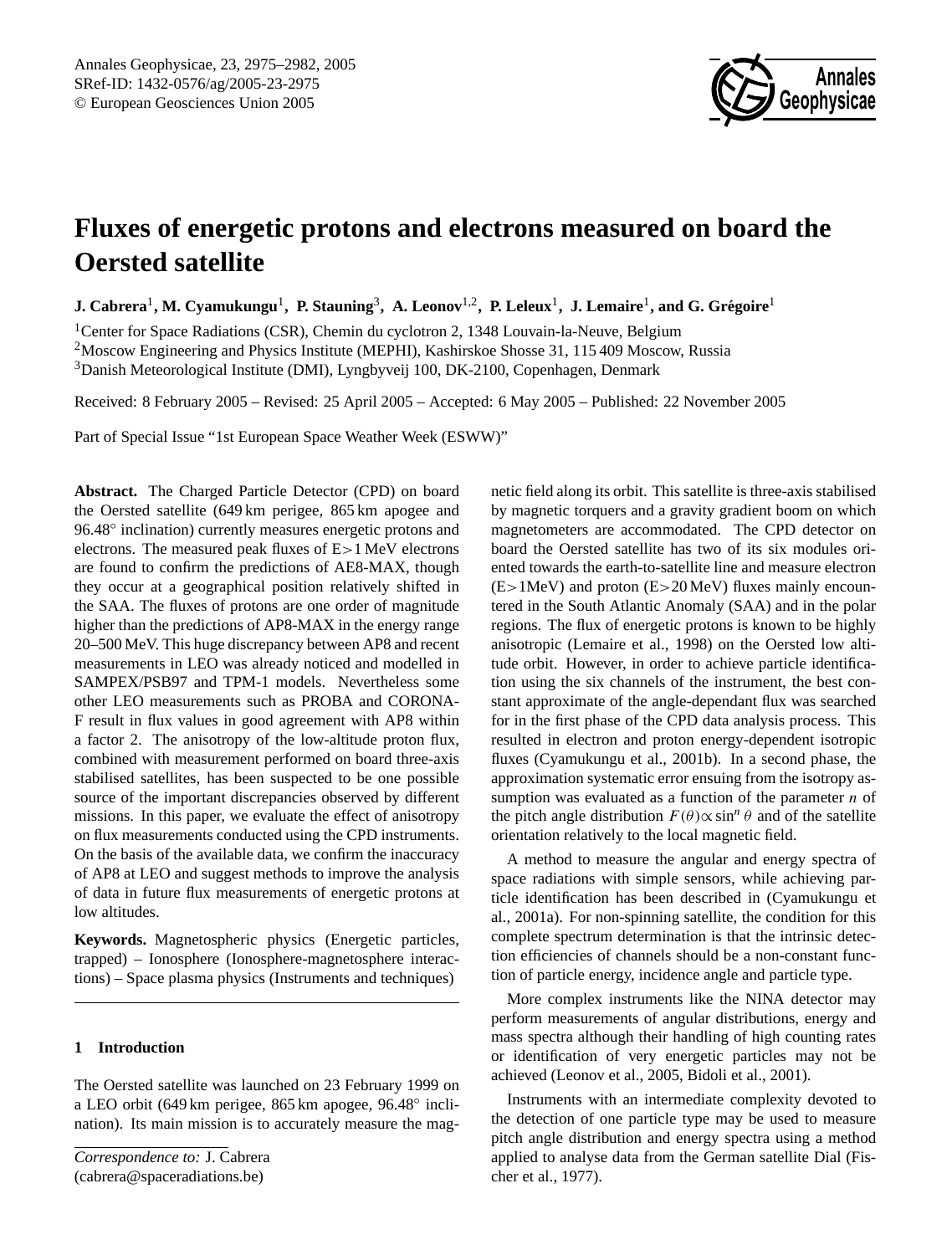

**Fig. 1.** Efficiencies of the CPD channels for electrons (red) and protons (blue) under the isotropic flux assumption.

The two-step method outlined above and applied to the CPD data is efficient whenever energy spectra and particle identification have to be derived from large field-of-view (FOV) detectors characterised by an almost constant efficiency over the FOV angle and lacking incidence angle measurement capability for every single particle. It was also applied in data analysis for instruments like the SREM, onboard PROBA (Buehler, 2003). Obviously the results from these instruments based on the isotropy assumption at a given space position may be different depending on their orientation especially on LEO altitude where the flux is highly anisotropic. Rough comparisons of the fluxes from some of these instruments and AP8 show an order of magnitude discrepancy. It led to question the validity of the comparison methods. This paper is devoted to the assessment of rules to apply while comparing fluxes derived under the isotropy assumption with omni-directional fluxes contained in models like AP8.

A brief description of the CPD is presented in Sect. 2 along with the methods applied in raw data analysis. Proton and electron flux results are presented in Sect. 3 and a critical analysis of the consequences of the isotropy assumption on the proton flux measurements at low altitude is given in Sect. 4.

# **2 The CPD instrument**

The Charged Particle Detector (CPD) on board the Oersted satellite is an array of four upward-looking silicon sensors two of which are replicated and oriented toward the perpendicular to the boom direction (Cyamukungu et al., 2001b). Among the four up looking sensors, two are heavily shielded and devoted to the detection of energetic electrons and protons. These two energetic particle modules, hereafter named P3 and P4 are not replicated on the perpendicular direction. The energy range detected by each of these detectors has been divided into four energy intervals referred to as energy bins or energy channels. The bin number j of module  $P_i$ is also named  $P_{ij}$ . In order to evaluate electron and proton contributions to particle fluxes measured by the CPD, counting rates of the channels P31, P32 and P33 of the module P3 were taken into account, in addition to channels P41, P42 and P43 selected from the module P4. Channels P34 and P44 were discarded. Simulations based on the GEANT4 software (Agostinelli et al., 2003) revealed that these channels contain information on proton and  $\alpha$ -particle fluxes but their in-flight counting rates are so low that they do not contribute significantly to the determination of the parameters of particle fluxes. The six CPD channels listed above were used to derive electron and proton energy spectra. Practically, for each particle type, two parameters of a power law spectrum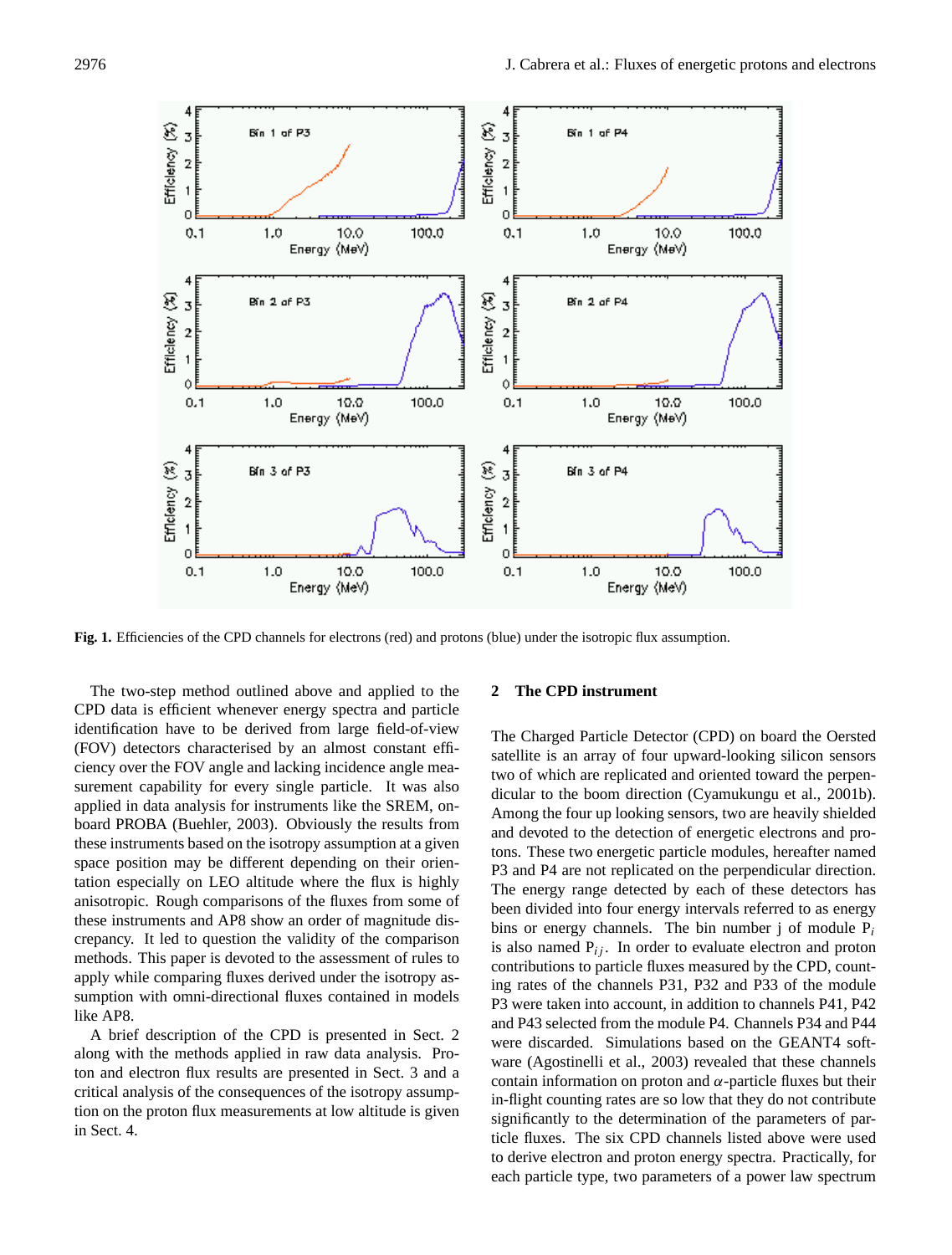were derived by a least-square fit of model counting rates to observed ones. The angular distribution was approximated by a constant (isotropic) flux over the 67◦ FOV angle. This constant flux is constrained by the fact that it would result in the same counting rates as those observed in P3 and P4 channels. For such a flux the geometrical factor of the detector aperture is  $9 \text{ cm}^2$  sr. The detection efficiencies of all the six CPD channels used to derive electron and proton spectra are shown in Fig. 1.

We recall that the intrinsic detection efficiency is the probability for a particle that crosses the detector aperture to be detected in a given channel. Therefore, efficiency functions fully characterize the detection capability of an instrument. In particular, the angle averaged efficiencies shown in Fig. 1 contain all the information on the energy range covered by each channel for electrons and protons. Accurate particle fluxes may be derived from counting rates of any channel shown in Fig. 1 using its efficiency. However, this is only possible if the corresponding silicon sensor is appropriately shielded and collimated. If particles are likely to reach the sensors trough any other path than the collimator cut-out, then the whole satellite must be included into simulation to evaluate global efficiency functions for the defined channels. The total mass of the  $72\times45\times34$  cm<sup>3</sup> Oersted satellite is about 60 kg (50 kg dry mass). Most of this mass is at the back of the CPD even after the deployment of the boom initially stowed in the cylinder shown in Fig. 2a. The CPD module P3 and P4 are accommodated in the middle of the sensor row. The side and the aperture of these assemblies are mainly shielded by a brass collimator completed by a 1 mm thick copper (P4) or aluminium (P3) plate shown in Fig. 2b.

The brass collimator and the back side materials constitute efficient shieldings of silicon sensors inside P3 and P4 against energetic electrons (at least up to 7 MeV) from the satellite sides. Energetic protons (at least up to 100 MeV) from the back side are prevented from hitting the sensors. However, even though energetic protons from the front side are efficiently stopped by the brass collimators, the lack of mass on this side has offered paths to very energetic protons which have generated background counts in the CPD channels. A precise evaluation of this background would only be possible if the whole mass distribution of the satellite was included in the efficiency calculations. Without such a precise background evaluation, it was necessary to estimate its upper limit in a typical channel. Consider that protons from the front are allowed to hit the P4 sensor through the 1 mm thick copper shield, despite the collimator and any other shielding material., The efficiency curves show that they will be counted in channel P42, provided their incident energy is higher than 60 MeV. The geometrical factor of the silicon sensor exposed to a proton flux in a whole half-hemisphere is  $G = \pi A = 1.57$  cm<sup>2</sup>sr (where  $A = 50$  mm<sup>2</sup> is the sensor area). The maximum AP8-MAX flux of E>60 MeV protons on Oersted orbit is 289 cm<sup>-2</sup> sr<sup>-1</sup> s<sup>-1</sup>, which would result in a count rate of 453 protons/s. The observed maximum count rates in channel P42, for each month over the quiet time period from April to October 1999 are about 5 times higher



**Fig. 2. (a)** Oersted main body with stowed boom and the CPD, **(b)** P3 and P4 detector assembly.



Fig. 3. Flux of energetic (E>1MeV) electrons measured by the CPD (round) and AE8 model prediction (square) as a function of latitude on day 100 since 1st January 1999, at 14:52 UT. Typical statistical uncertainties on CPD electron fluxes amount to 30%, but the systematic error is considered negligible.

than the above estimated AP8-MAX upper limit. This clearly demonstrates that the observed order of magnitude difference between AP8-MAX and Oersted/CPD fluxes cannot be mainly ascribed to background counts.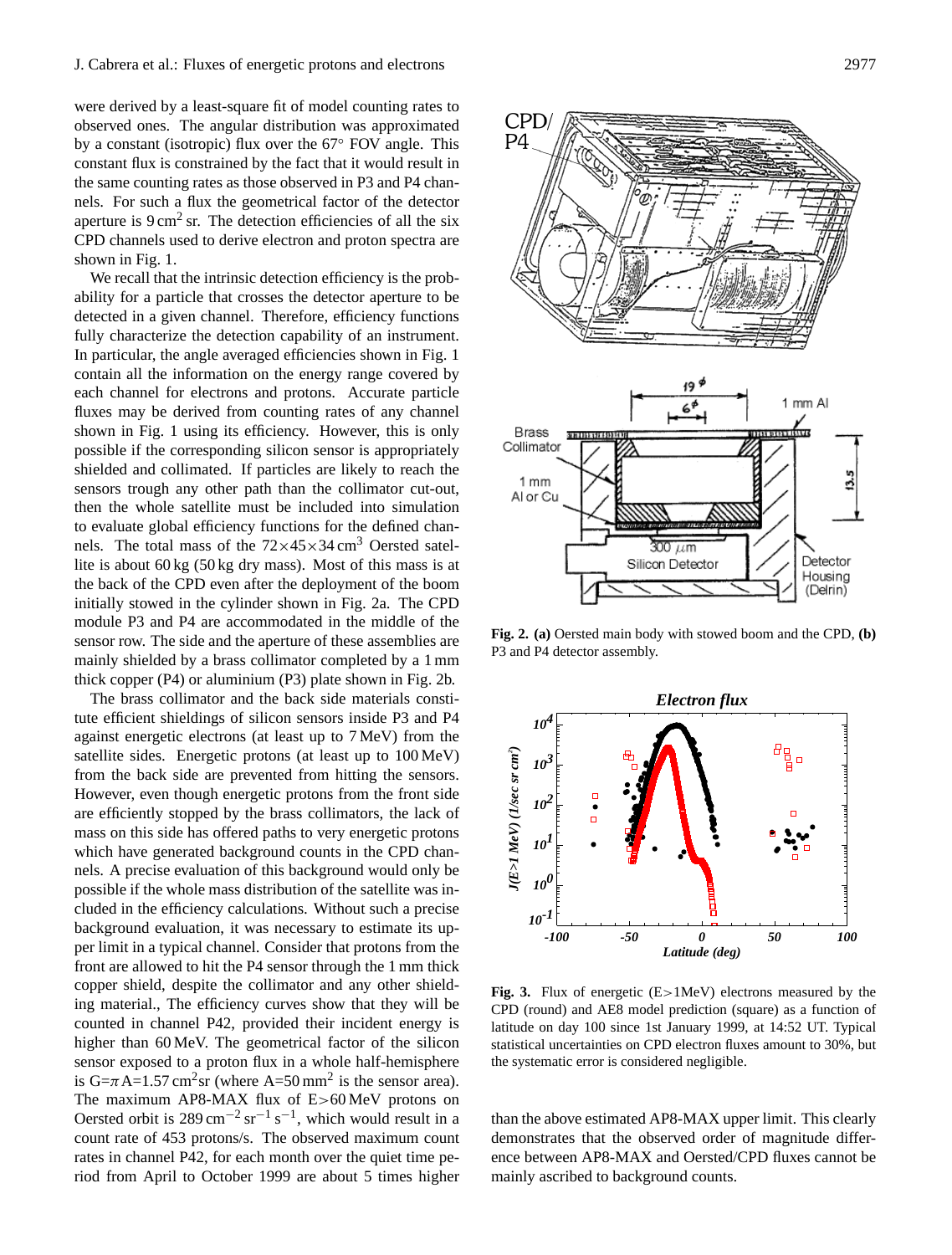

**Fig. 4.** Flux of energetic (E>60 MeV) protons measured by the CPD as a function of **(a)** the geographic (longitude, latitude) and **(b)** the (B, L) coordinates.

#### **3 Fluxes of energetic proton and electrons measured by the CPD**

The integral flux of high energy electrons  $J(E>1 MeV)$  is shown in Fig. 3 along with AE8-MAX (with internal magnetic field model: Jensen and Cain 1960) predictions. It can be seen that the AE8 peak flux is located more southward than the peak of the CPD fluxes. Furthermore, the AE8 model predicts higher electron fluxes in the auroral ovals than in the SAA. Also the latitude extent of the AE8 trapped electrons reaching the SAA region is reduced as compared to the CPD observations.

No geomagnetic disturbance was observed around 11 April 1999 at 14:52 UT and no flux enhancement was observed in electron fluxes (1.5 < E < 14 MeV) measured during this period by the LEO satellite SAMPEX. Therefore, the observed flux of energetic electrons is close to the actual averaged values. This is also supported by the higher fluxes obtained on Oersted orbit using the AE-8MIN Update ESA-SEE1 model available in SPENVIS as compared to AE-8 MAX.

However, before any use of the CPD electron fluxes for modelling purposes, further analysis of the variation of electron fluxes with geomagnetic disturbances, along with investigations of the angular distribution effects should be performed to reach definitive conclusions.

Energetic proton fluxes measured by the CPD are shown in Fig. 4.

The proton fluxes measured by the CPD cover the 1.2<L<1.8 range but direct measurements of the equatorial fluxes have been only carried out around L∼1.2. The flux at magnetic equator for higher values of the McIlwain parameters may be derived whenever the actual local pitch angle distribution is known (Fischer et al., 1977; Daly et al., 1996). However, this extrapolation procedure is only valid if the parameter  $n$  of the pitch angle distribution is constant, i.e. when particles are not lost by interaction with the upper atmosphere. In any case, the systematic error due to the isotropy assumption on the measured fluxes must be evaluated before further uses of the derived fluxes. Since more important differences have been observed between proton fluxes measured by several instruments than between electron fluxes from different data sources, the evaluation of the anisotropy effect on measurements is performed for protons only.

# **4 Effect of the proton flux anisotropy on CPD measurements in the SAA**

The zero order approximation of the proton flux,  $J_{CPD}$ , is the averaged value over the detector field of view. This isotropic flux approximation is derived from the counting rates using the method of intrinsic detection efficiencies. As already stated, resorting to efficiencies allows discrimination of particle types contributing to the counting rates.

Afterwards, the measured isotropic flux  $J_{CPD}$  is used to derive the omni-directional flux that may be used for applications or model validation purposes. If the pitch angle distribution is assumed to be described by the two parameter model  $J(\alpha) = J_{\perp} \sin^n \alpha$  ( $J_{\perp}$ , is the unidirectional flux in the direction perpendicular to the magnetic field vector and  $n$  is a parameter related to the steepness of the pitch angle distribution) and if the azimuthal distribution has an axial symmetry around the magnetic field vector, then the averaged flux measured by the CPD may be expressed as

$$
J_{CPD} = J_{\perp} \int_{\beta - \Delta\theta}^{\beta + \Delta\theta} \sin^{n+1}\alpha \, d\alpha \Bigg/ \int_{\beta - \Delta\theta}^{\beta + \Delta\theta} \sin\alpha \, d\alpha \qquad (1)
$$

where  $\beta$  is the detector orientation angle, i.e. the angle between the detector axis and the local magnetic field vector; and  $\Delta\theta$  is the detector FOV half angle.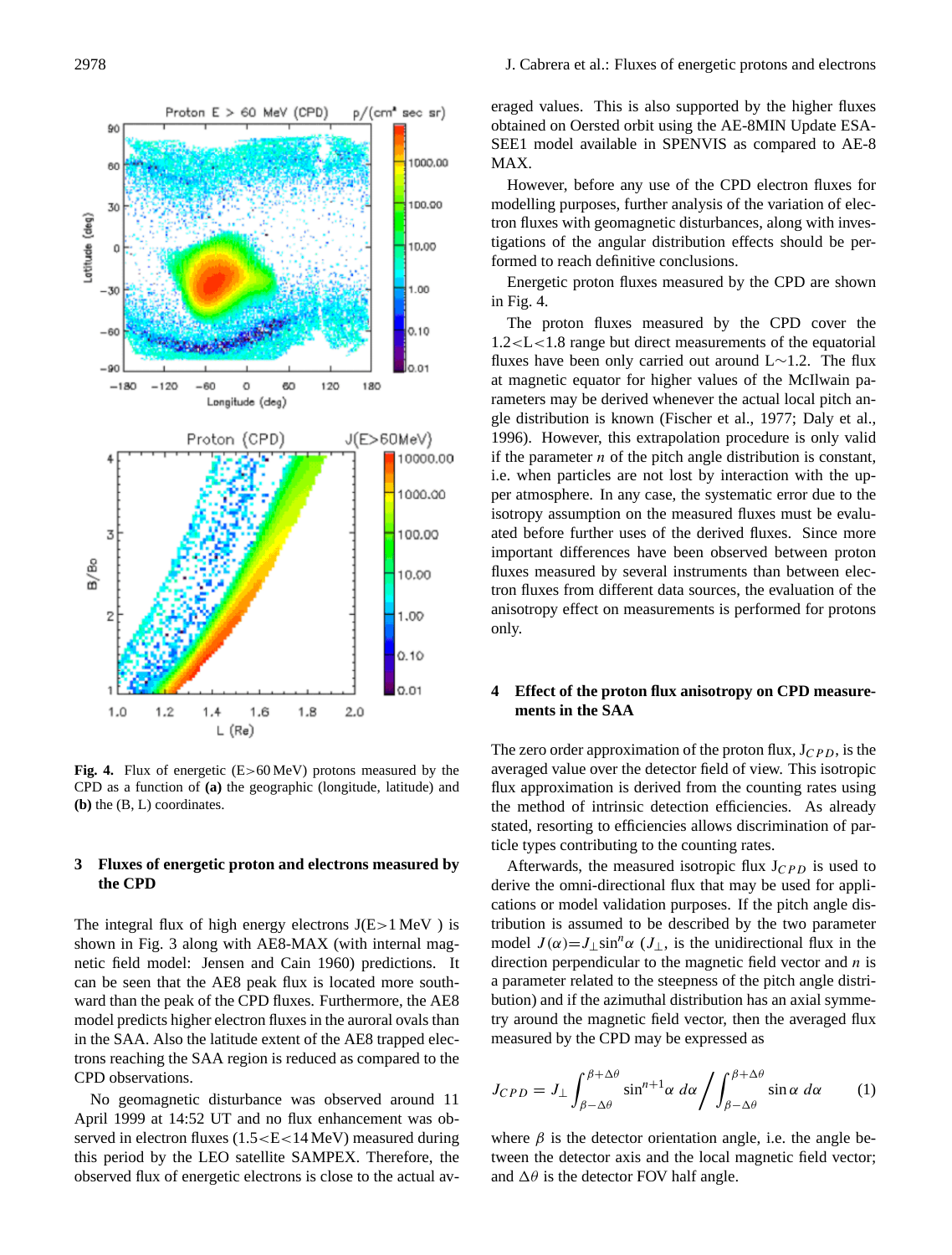On the other hand, the omni-directional flux may be expressed as

$$
\frac{J_0}{4\pi} = J_\perp \int_0^{\pi/2} \sin^{n+1} \alpha \, d\alpha \tag{2}
$$

Combining equation (1) and (2), one gets

$$
\frac{J_0}{4\pi} = J_{CPD} \frac{\int_0^{\pi/2} \sin^{n+1}\alpha \, d\alpha}{\int_{\beta-\Delta\theta}^{\beta+\Delta\theta} \sin^{n+1}\alpha \, d\alpha} \int_{\beta-\Delta\theta}^{\beta+\Delta\theta} \sin \alpha \, d\alpha
$$

$$
= J_{CPD} g(\beta, n) \tag{3}
$$

The  $g(\beta,n)$  function relates the omni-directional flux  $J_0$  to the measurements obtained from the CPD. It is well known that the pitch angle distribution has the form  $F(\alpha) \sim \sin^n(\alpha)$ only in space position where the Liouville's theorem applies. At those positions  $n$  is constant over the whole magnetic field line and the motion of the particle is determined by the magnetic field. When the pitch angle is near the loss cone a particle interacts with atoms in the upper atmosphere in addition to the magnetic field, and the pitch angle distribution fall off more steeply than does the  $sin^n(\alpha)$  law. This feature was observed within the Oersted/CPD data set. To analyse the effect of the departure from the  $sin^n(\alpha)$  law function on the relationship between  $J_0$  and  $J_{CPD}$ , the pitch angle distribution was linearly extrapolated from the inflection point angle  $\alpha_c = \arctan(\sqrt{n-1})$  or  $\pi - \alpha_c$  down to the loss cone angle. This function represents a proxy for the worst case where a detector can be abruptly oriented into the loss cone.

The Fig. 5 shows the shape of the  $g(\beta,n)$  function for a detector having a 67 deg. F.O.V angle in case of a  $\sin^n(\alpha)$  pitch angle distribution, a 67 deg. F.O.V. angle in case of a steep pitch angle distribution and a detector with a 90 deg. F.O.V angles and a  $\sin^n(\alpha)$  pitch angle distribution, respectively. There is not significant difference between the  $g(\beta,n)$  functions calculated for the two pitch angle distributions. The actual Oersted/CP measurement conditions are between the case shown in Fig. 5a and that of Fig. 5b. For detector orientations around 60 deg., Figs. 5a and b show that  $g(\beta,n)$ ∼0.7. Figs. 5a and c may be used to compare detectors having different F.O.V. angles. Of course this kind of analysis for the g function is required for any other implied angular distribution. However, whenever the number of detector channels allows it, a global fit of the energy and angle distribution should be performed.

For a particle telescope having a given field of view half angle  $\Delta\theta$ , this function varies slightly with the pitch angle distribution parameter  $n$  and rather steeply as a function of the orientation angle out of the range  $\pi/2-\Delta\theta \leq \beta \leq \pi/2+\Delta\theta$ . For the CPD, in this orientation angle interval, values of  $g(\beta,n)$  range from 0.55 and 1 for n values between 0 and 50. Therefore, measurements performed by the CPD in space regions characterized by the orientation and pitch angle distribution parameter in the above given range may be considered to be equivalent to the omnidirectional flux divided by  $4\pi$ , within a factor less than two.



**Fig. 5.** Function  $g(\beta,n)$  for: **(a)** a  $\Delta \theta g$  33.5 deg. F.O.V. half-angle detector like the CPD with a  $\sin^n(\alpha)$  pitch angle distribution; **(b)** a  $\Delta \theta$ g 33.5 deg. F.O.V. half-angle detector with a steep pitch angle distribution; and **(c)** a  $\Delta\theta$ =45 deg. F.O.V. half-angle detector.

It must be noticed that even if the CPD was oriented perpendicularly to the magnetic field it would not be suspected of measuring extremely overestimated values of fluxes: such fluxes would be only by a factor of 2 higher than values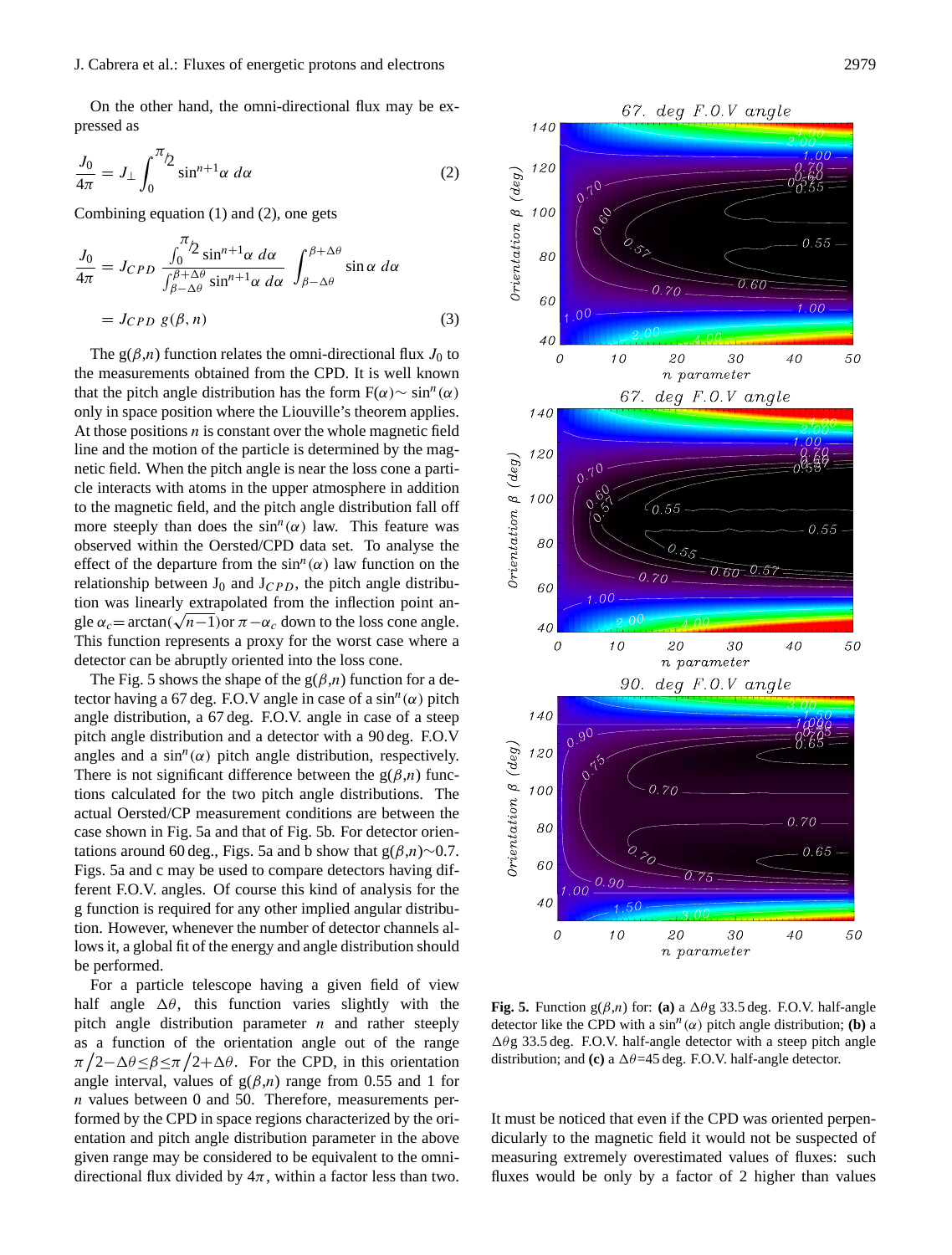

**Fig. 6.** Pitch angle distribution parameter  $n$  as a function of the McIlwain L coordinate for the 20–80 MeV (black) and 40–100 MeV (red) energy channels. High values of statistical uncertainty at the lower and upper ends of the L range result from poor statistics.

 $L$  (Re)

obtained by dividing omni-directional fluxes by  $4\pi$ .

In general, from a model of pitch angle distribution in space positions and a model of the magnetic field, the  $g(\beta,n)$ function can be evaluated for any telescope and included into the raw data to be used in omni-directional flux evaluations. Models of proton pitch angle distribution at low altitude have been developed since the discovery of the radiation belt. However, although a huge amount of work has been accomplished towards the implementation of angular distribution models into the Space Environment Information System (SPENVIS), none of them was made available for public access yet and they probably need further validation (Lemaire et al., 1998; Heynderickx et al., 2004). We resorted to the method described in (Fischer et al., 1977) to determine the parameter  $n$  as a function of the McIlwain L drift shell coordinates. The results are shown in Fig. 6.

Using these values of the parameter  $n$  characterising the positions sampled by the Oersted/CPD and the orientation angle distributions in the SAA, calculated using IGRF 1995, shown in Fig. 7, it may be concluded that an average value of the  $g(\beta,n)$  function equal to 0.7 may be applied to roughly evaluate the omni-directional flux.

The function  $g(\beta,n)$  was obtained under the assumption of an axial symmetry of the azimuthal angle distribution. The East-West asymmetry was neglected since the involved angular distribution is much less steep than the pitch angle distribution. However, in a thorough evaluation of omnidirectional fluxes based on measurements performed using instruments like the CPD, this East-West asymmetry should be taken into account.

All in all, full angular distribution (including pitch angle and azimuthal angle) should be considered as an important part of models of particle fluxes at low altitude. Charged particle telescope should comprise capability to measure angular distributions to be used in the development of accurate flux model for low altitudes.



Fig. 7. (a) Geographical positions within a 10° range around the position of peak flux defined herein as the heart of SAA throughout this paper and contour of constant orientation angle β. **(b)** Histogram of orientation angles  $\beta$  sampled by the Oersted/CPD within the SAA region.

#### **5 Comparison with AP8-MAX, SAMPEX/PET and PROBA/SREM results**

Comparisons of Oersted/CPD data to other proton fluxes are based on Eq. 3. AP8 omni-directional fluxes  $J_0$  are divided by  $4\pi$  and compared to unidirectional fluxes measured by the Oersted/CPD or to modelled unidirectional fluxes accessed by selecting the SAMPEX/PSB97 model in SPEN-VIS. The function  $g(\beta,n)$  is taken into account whenever possible, otherwise estimates of its average over the data set may be used. When directly compared to AP8-MAX and SAM-PEX/PSB97 predictions, the flux of energetic protons  $J_{CPD}$ is more than an order of magnitude higher than AP8-MAX and at most a factor 3 higher than SAMPEX/PSB97 predictions. This factor is reduced to ∼2 if an average value of  $g(\beta,n)$  equal to 0.7 is considered. For Oersted/CPD, the influence of energetic particles that may come from the back side of the satellite was assessed (Cyamukungu et al., 2001b). It was concluded that their contribution to the total counting rates could not induce this order of magnitude difference. A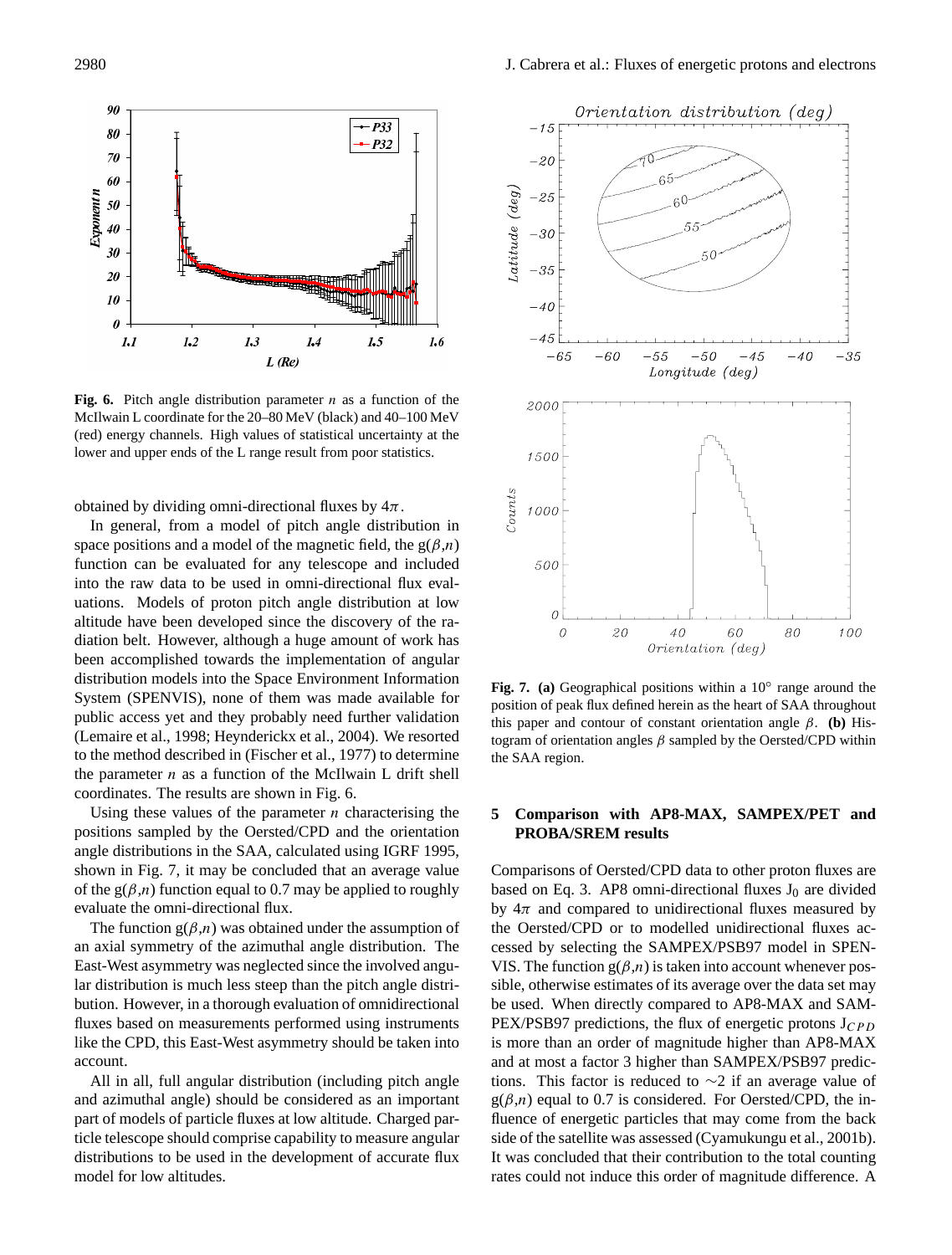# J. Cabrera et al.: Fluxes of energetic protons and electrons 2981

variant of the background analysis was presented in Sect. 2.

The fluxes from PROBA1/SREM are in good agreement with AP8-MAX within a factor of two, whereas predictions from the TPM-1 proton flux model derived from instruments on board the NOAA satellites TIROS fall between the corrected Oersted/CPD fluxes and SAMPEX/PSB97 predictions (Buehler, 2003; Xapsos 2002). AP8-MAX, SAMPEX and  $J_{CPD}$  results are shown in Fig. 8 as energetic proton fluxes versus the altitude.

We have shown that detectors are inaccurate for low altitude flux measurements on non spinning satellites if they have small FOV angle and are oriented toward the 90° pitch angle or whenever they are oriented towards the loss cone. Detectors having a wide FOV angle appear to measure the most accurately the omni-directional fluxes for various shapes of pitch angle distributions and for a wide range of orientation angle. Unfortunately, data set with energetic particle fluxes measured by accurate detectors in low altitude orbit are scarcely available. The AP8 model is used at low altitude mainly because it is generally admitted that it underestimates the energetic proton fluxes by a factor ∼2 only. Further uses of this model for low altitude flux predictions lay on the non-confirmation of the Oersted/CPD, SAMPEX/PET and NOAA/TIROS results. Therefore, instruments and missions to measure full angular distributions (pitch and azimuth angle) and fluxes of energetic particles are of great interest.

#### **6 Conclusions**

The main features of the energetic electron fluxes measured by the CPD on board the Oersted satellite have been outlined. The peak value of the electron flux is in good agreement with AE8-MAX predictions, whereas the position of this peak intensity and the spatial extension are different.

The flux of energetic protons is significantly higher than AP8-MAX predictions. It has been demonstrated that the order of magnitude difference between AP8-MAX and Oersted/CPD results does not come from any systematic effect that might have resulted from the orientation of the CPD towards the maximum of the pitch angle distribution. Available data sets containing particle fluxes at low altitude should be validated by checking whether most of the data were not acquired while the instruments were looking into the loss cone or not. As a matter of fact the development of publicly available angular distribution models for particles at low altitudes should be encouraged along with the development of background-free instruments to acquire the data needed for the study of angular distribution dynamics.

*Acknowledgements.* The authors are grateful to D. Boscher, P. Buehler and D. Heynderickx for information they have provided regarding the observations made using several instruments in the SAA.

A. Leonov thanks INTAS for the support given to him through the Young Scientist Fellowship at the Center for Space Radiation in Louvain-la-Neuve.

**Fig. 8.** Flux of energetic protons as a function of altitude from Oersted/CPD (uncorrected, from April 1999 data) measurements compared to SAMPEX/PSB97 and AP8-MAX predictions. The typical statistical error on proton fluxes are 10% and the systematic error was considered negligible.

The Oersted/CPD instrument operations are supported by the Danish Meteorological Institute and data analysis tasks were supported by the PRODEX-ESA-SSTC Contract No. 170 724 and partly funded by ESA through the Radiation Environment Research with Multiple Monitor (RERMM) lead by S. Bourdarie at ONERA, France. We wish also to thanks J. B. Blake for his constructive remarks. The authors express thanks to COST 724 for its contribution in this publication.

Topical Editor T. Pulkkinen thanks G. Esposito and E. Fiandrini for their help in evaluating this paper.

#### **References**

- Agostinelli, S., Allison, J., Amako, K., et al.: Geant4 a simulation toolkit; Nuclear Instruments and Methods in Physics Research, A506, 250–303, 2003.
- Bidoli, V., Canestro, A., Casolino, M., et al.: In-orbit performance of the space telescope NINA and galactic cosmic-ray flux measurements; Astrophy. J. S., 132, 365–375, 2001.
- Buehler, P.: Technical Note: PROBA-1/SREM Data Access and Instrument Information WP110 − Radiation Environment Research from Multiple Monitors, ESTEC Contract No. 16709/02/NL/EC; Issue 1.0, 2003.
- Cyamukungu, M., Grégoire, G., Heynderickx, D., Kruglanski, M., Lemaire, J., Blake, J. B., and Selesnick, R. S.: Proton Spectra Detected by the Proton Switches on the CRRES Satellite; J. Spac. Rock., 38, 4, 584–589, 2001a.
- Cyamukungu, M., Stauning, P., Grégoire, G., and Lemaire, J.: The Charged Particle Detector (CPD): Electron and Proton spectra - Technical Note B - PRODEX-ESA-SSTC, Contract-No. 170724, also available at: http://www.spaceradiations.be/en/ activities/index.html, 2001b .
- Daly, E. J., Lemaire, J., Heynderickx, D., and Rodgers, D. J.: Problems with Models of the Radiation Belts; IEEE Trans. Nucl. Sci., 43, 2, 403–415, 1996.
- Fischer, H. M., Auschrat, V. W., and Wibberenz, G.: Angular Distribution and Energy Spectra of Protons of Energy 5≤E≤50 MeV